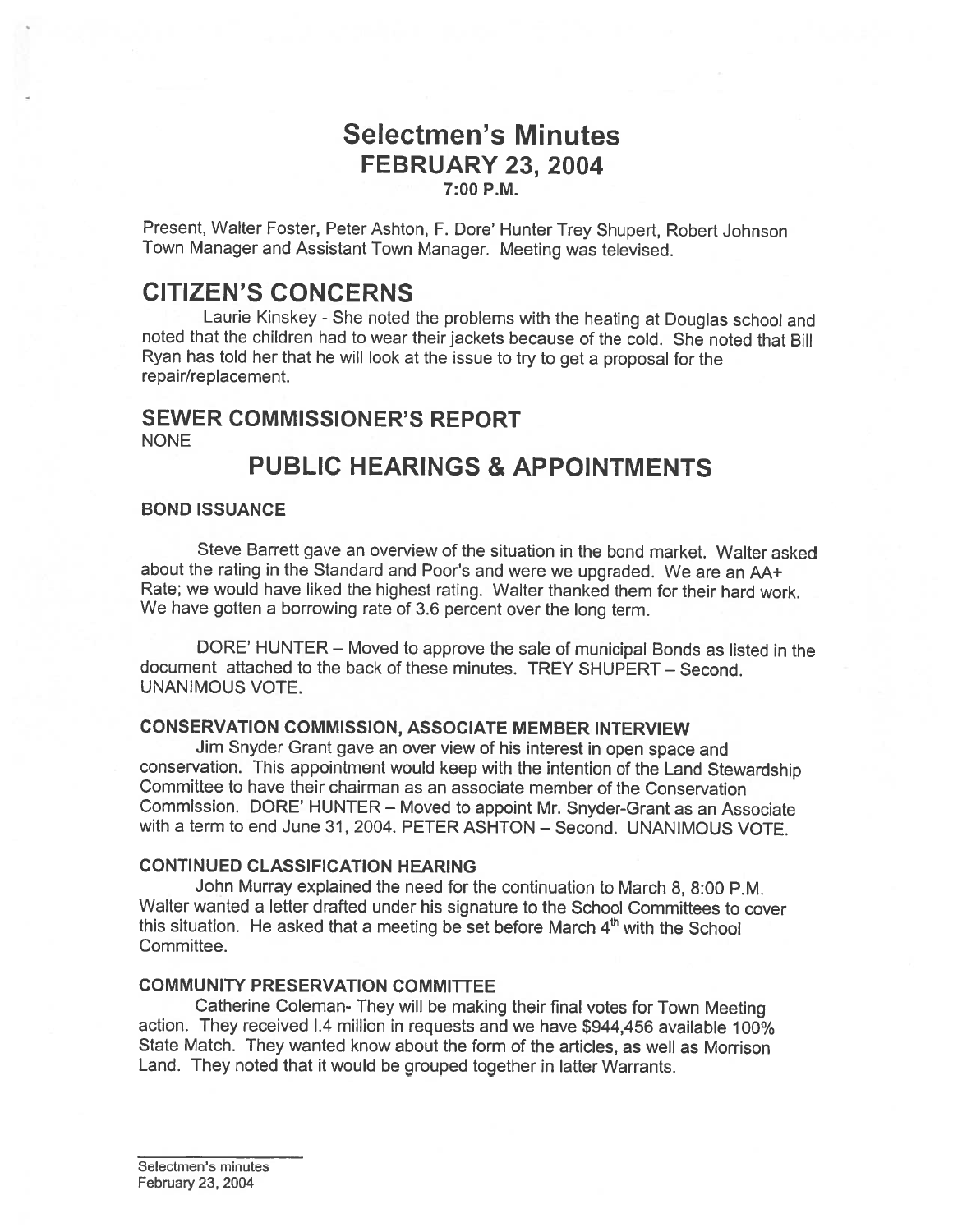Peter thinks we need to have it in one article and address individually. He felt that a single presenter and would make it go smoother and quickly. He wanted to in the future, he wanted to have <sup>a</sup> mechanism to track the amount of time staff spends as well as legal costs and to be sure we are reimbursed these costs.

Bob would prefer <sup>a</sup> single article as Peter noted.

Trey agreed with Dore'.

Andy said by keeping in one article it would be seen holistically and felt that people might get to the end and be lost.

Trey wanted to have Town Counsel look it over and get back to us he wanted to be prepared.

Dore' said we needed to find out if the article could be discussed in more than one night.

Morrison Property, Trey said we needed <sup>a</sup> Master Plan with relevant boards, committees and organizations represented. Peter felt that the committee should be small (seven to fifteen) there are still issues of Cemetery land and what the uses would be.

Dore' reminded every one about the 10 acres for planning fields on school Street for no money, we need help to develop it.

Trey urged <sup>a</sup> Master Plan for this project.

#### PLANNING BOARD AND EAVPC

Dave Brown gave an overview on the overall <sup>p</sup>lan. All Boards and committee reviewed the draft. He said they also wanted to ban motor craft on Ice House Pond. They did not want to limit the number of residences on top of business. They support housing. Trey and Bob noted their work in this regard.

Peter spoke about traffic. He noted the <sup>p</sup>lan itself there are <sup>a</sup> number of objectives and strategies which encourage pedestrian use and traffic calming issues. He asked the committee met with Mass Highway, to find out if these things will be allowed. They have spoken with Mass Highway over a I 1/2 ago. Peter also asked how important it is to the overall <sup>p</sup>lan and zoning with regard to pedestrian friendly, infrastructure, and traffic calming measures.

Dore' noted that there are pedestrian problems on 2A, he spoke about Mass Highway wanting to get traffic from one point to another with no back up. He noted that stores want traffic and to have people stop.

Peter wanted any stats on the amount of property and buffer zone in EAV 2.

Mary Michelman — Thanked the committee and further asked them to reconsider their vote to allow repairs, auto body and trade shops by Special permit as they are close to the stream.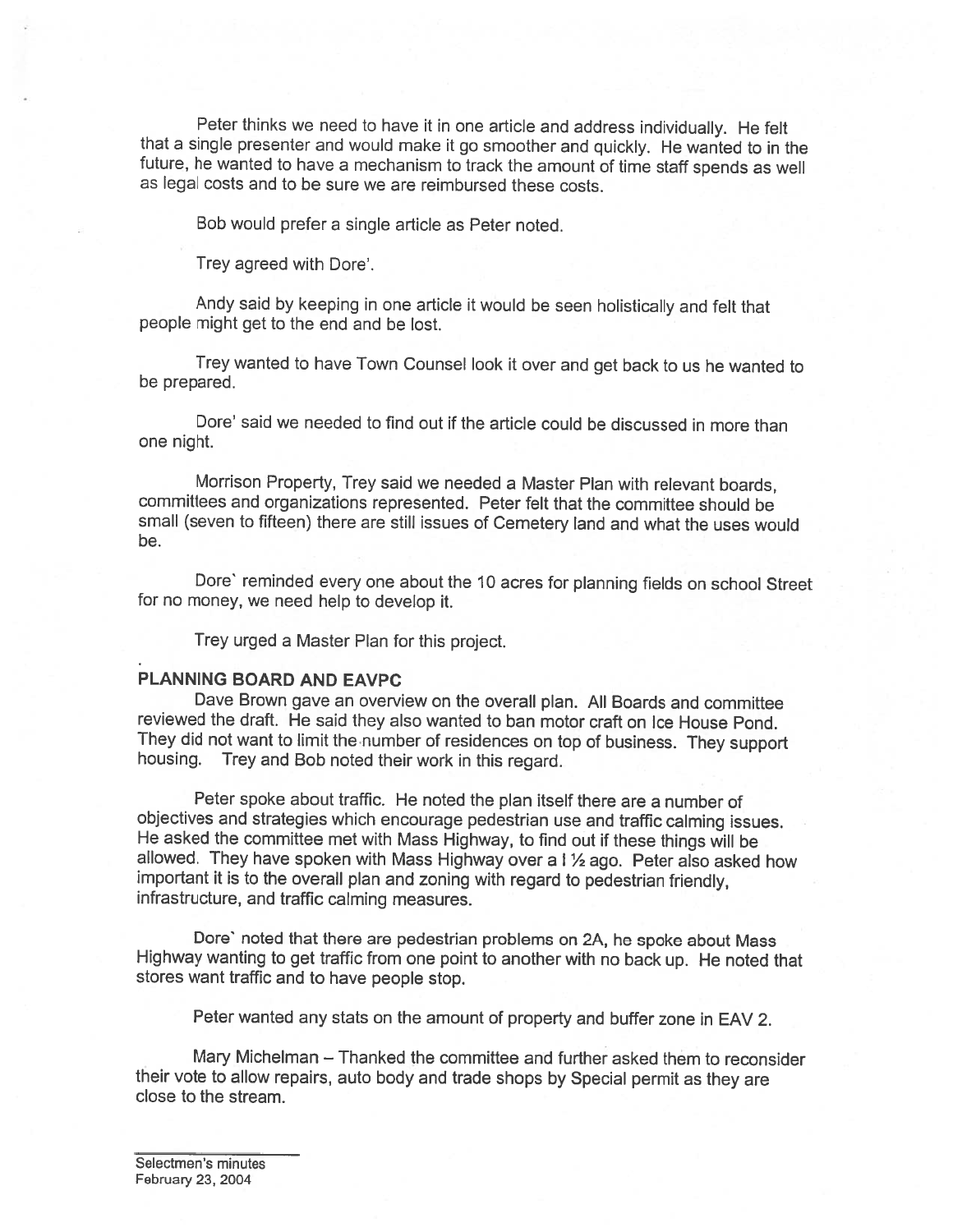Gim Horn asked about current business and any increased taxation.

The proposed Outdoor Lighting Bylaw was discussed and they have talked with committees and boards regarding light issues. They have tried to educate townspeople about the issues of the two bylaws. Martin Gratz outlined the upcoming meeting. The main bylaw is rewritten from the old one and what outdoor lighting should be. They reviewed other town's bylaws. Site Plan Special Permit or new construction and changes in commercial development, does not pertain to the schools for town. IES guidelines for glare, trespass and length of time after closing were used in this bylaw.

Dore' outlined his concern about multi-family housing and need for this regulation. He also discussed several problems he had with the language. He asked if Garry had reviewed this bylaw.

Peter asked about conversation with the Chamber and business owners' reaction worked with the Chamber and made revisions. Town Counsel suggested they split the two articles.

Charlie Kadlec questioned the need for this bylaw. Put together useful information about light to encourage compliance, not require it. He felt we regulate too much and once it goes on the books it stays there.

TJ O'Grady Skate Park will allow them to occupy the site.

Multi family South Acton Village District changes for building constructed allow flexibility and style of the buildings.

Senior Residence Bylaw has been rewritten as it is not flexible as currently written.

Housekeeping Articles- these are sections of the Bylaw that need to be modified.

Petition is by <sup>20</sup> Main Street building Enterprise be used for storage of rental cars by Special Permit. Should be 2/3 vote and remove Roland from the contact person.

The other one is submitted by Mr. Melon. Piper and Route <sup>2</sup> rezone from OP to residential. Add contact person

## SELECTMEN'S BUSINESS

MINUTEMAN SCHOOL- TREY SHUPERT Moved to endorse the Motion to support MMSCH in their petition of the House and Senate bill to allow or deny acceptance for out of district communities. DORE' HUNTER — Second. UNANIMOUS VOTE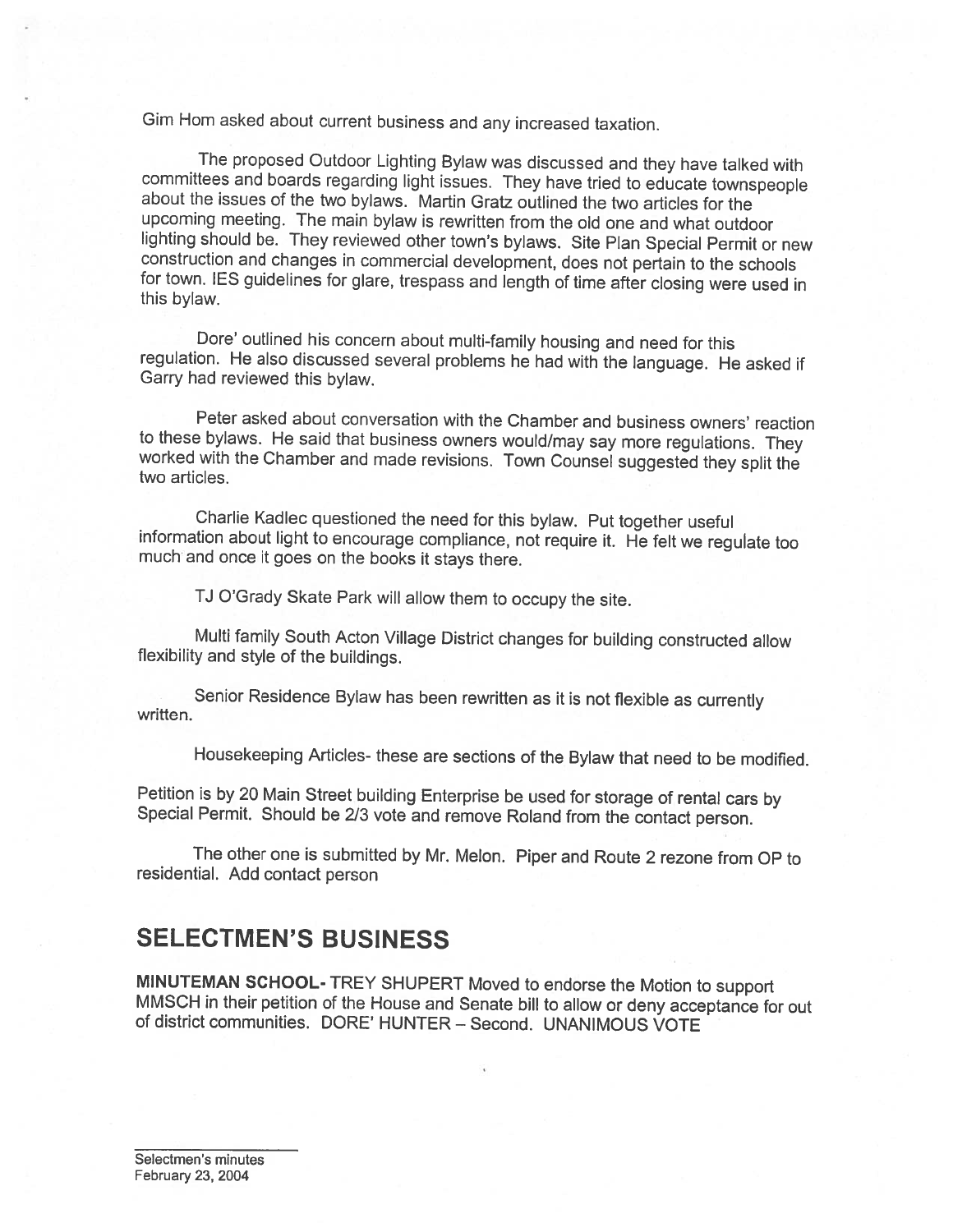## SITE PLAN SPECIAL PERMIT #01/07/031393, WETHERBEE PLAZA EXTENSION

Bob Johnson spoke about easement and sidewalk. Dore' suggested we <sup>g</sup>ive him more time to go to the Conservation Commission, etc. Peter echoed Dore's comments. Petitioners responsible for the sidewalk. Trey agreed but he said the site is marginal and he is burning cash every day, it was decided to have the Bldg Commissioner Selectman Johnson get together with Mr. Bertolami, the petitioner.

### CONSERVATION COMMISISON APPOINTMENT

Put on for next meeting for action.

EAGLE SCOUT COURT OF HONOR - SAHIL N. GANDHI Bob Johnson will attend.

#### TOWN MEETING SCHEDULE

The Board discussed the letter from St. Elizabeth's regarding Holy Thursday.<br>The Board has suggested we begin on Wednesday and reconvene to the following<br>Monday. Dore' asked that the Moderator limit presentations at the be

#### BUDGET DISCUSSION

Revised cut list was reviewed and discussed and the financial <sup>p</sup>lan for this year, no override this year. Use of Overlay account \$200,000 based on recommendation of the Town Manager. Peter said they were discussing at ALG. He feels we have surplus monies. The revenue forecast since December, and we are now assuming that State aid will be level funded not at 5% cut. Other revenues tota projected in December. And Peter felt we should not use the overlay at this time. He said we would be looking at an Override for 06. We need to save the overlay surplus for next year as our only reserve as emergency or out come of next years needs.

Walter said he had agreed with Peter months ago. But he felt it was clear we would be tapping into the reserves or overlay this year.

Trey said he agreed with Peter especially getting through this year. And he recommended we not use the overlay funds this year.

Dote' agreed with Peter, but is very concerned about next year. He felt we would be having <sup>a</sup> hard time next year with an override.

Bob Johnson — he agreed with Peter. DORE' HUNTER — Moved we no touch overlay. TREY SHUPERT - Second. H/ TS move we not touch the overlay 4-1 Dore' No.

Trey suggested we take infra structure to keep the secty in the Police Department. Dore' withdrew his support of not funding the secty, Walter agreed. Peter suggested we take back to Frank for his input. PETER ASHTON -move to go forward with items on Manager's list, infra structure and overtime pay for Fire. TREY SHUPERT — Second, UNINAMOUS VOTE, Don to bring police items back for next meeting.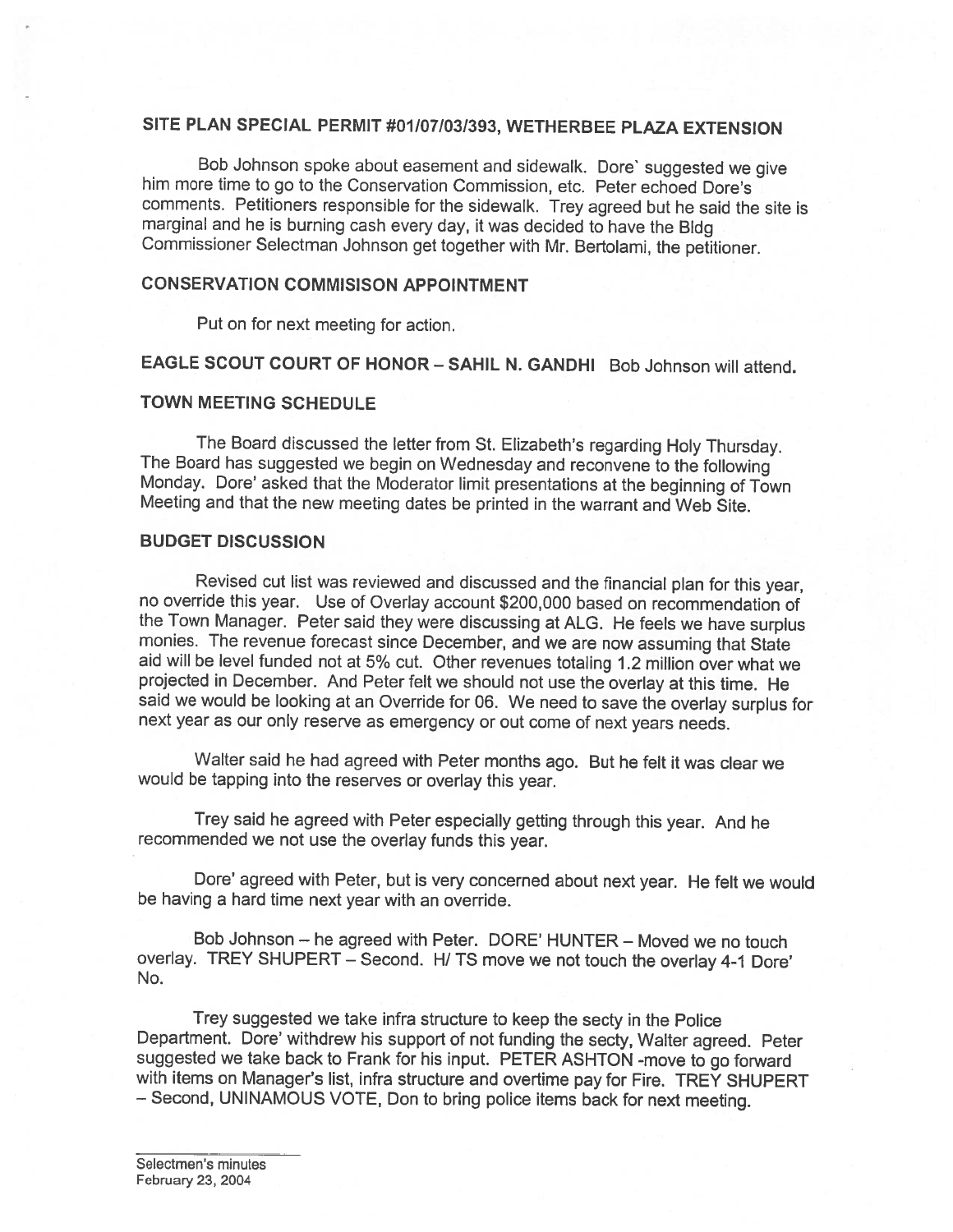## WARRANT DISCUSSION

Next Monday night 1<sup>st</sup> of March special meeting

#### OTHER BUSINESS

Dare' wanted to make sure that the School St. fields are being reviewed for use. Recreation commission will be notified.

# CONSENT **AGENDA**

PETER ASHTON— Moved to approve. — DORE' HUNTER - Second. VOTE. Trey Abstained

# TOWN MANAGER'S REPORT

### EXECUTIVE SESSION

 $\left(\begin{smallmatrix} \cdot \ \cdot \ \cdot \end{smallmatrix}\right)$  $\Gamma$  Christine Joyce **Recording** 

7 7)) Date  $\mathcal{V}$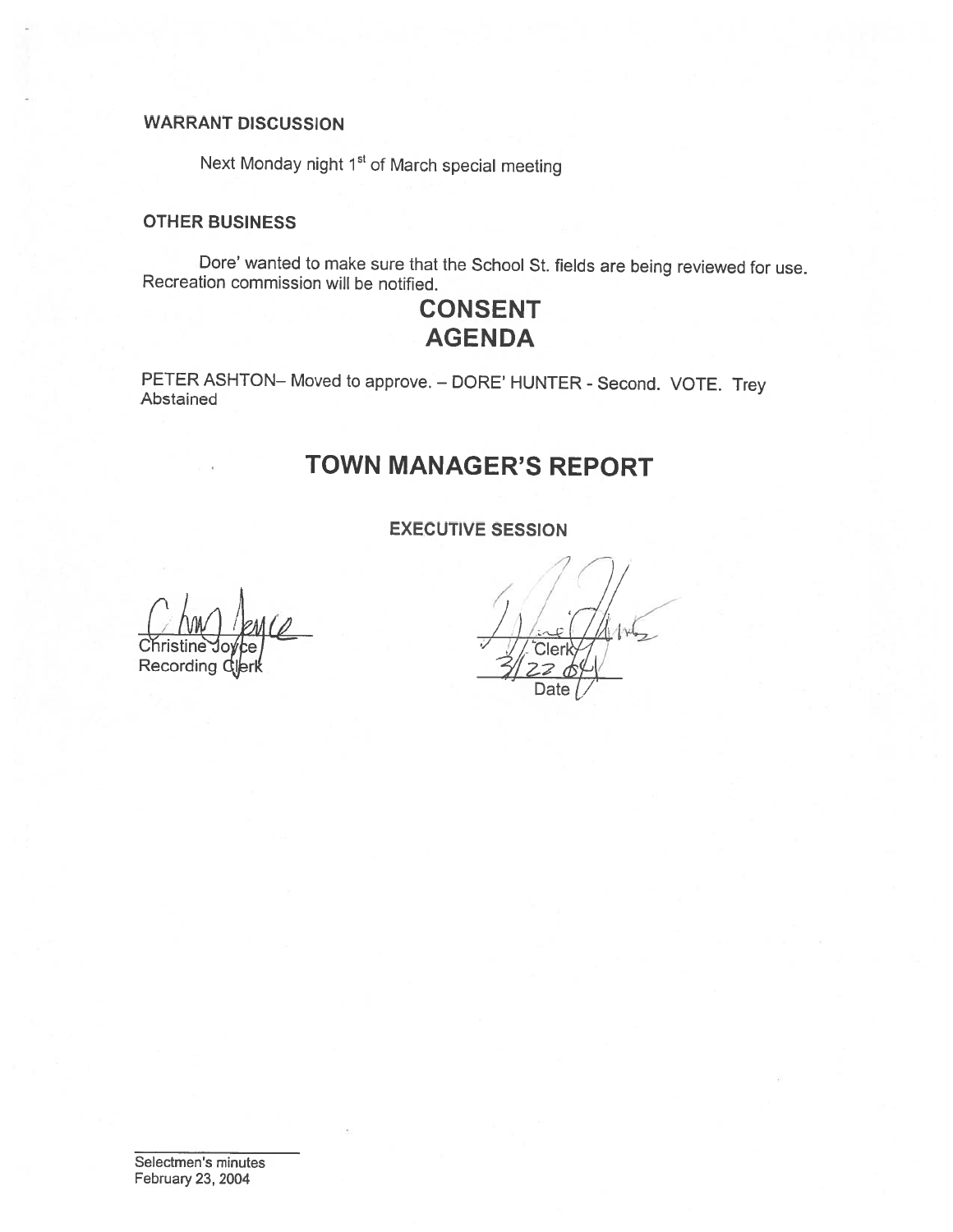I, the Clerk of the Board of Selectmen of the Town of Acton, Massachusetts, certify that at a meeting of the board held February 23, 2004, of which meeting all members of the board were duly notified and at which a quorum passed, all of which appears upon the official record of the board in my custody:

Voted: that the sale of the \$7,094,000 Municipal Purpose Loan of 2004 Bonds of<br>the Town dated March 1, 2004, to Legg Mason Wood Walker, Inc. at the price of<br>\$7,103,814.71 and accrued interest is hereby confirmed. The bonds as follows, subject to earlier redemption at the option of the Town as provided in the Preliminary Official Statement dated february 4, 2004:

|        |                    | Interest |      |                       | Interest |
|--------|--------------------|----------|------|-----------------------|----------|
| Year   | Amount             | Rate     | Year | Amount                | Rate     |
|        |                    |          |      |                       |          |
| 2005   | \$359,000          | 2.50%    | 2015 | \$365,000             | 3.50%    |
| 2006   | 365,000            | 2.50     | 2016 | 360,000               | 3.60     |
| 2007   | 365,000            | 3.50     | 2017 | 360,000               | 3.65     |
| 2008   | 365,000            | 2.375    | 2018 | 360,000               | 3.75     |
| 2009   | 365,000            | 2.50     | 2019 | 360,000               | 3.85     |
| 2010   | 365,000            | 2.75     | 2020 | 360,000               | 4.00     |
| -2011- | <del>365,000</del> | 2.75     | 2021 | - 360 <del>,000</del> | $-4.05$  |
| 2012   | 365,000            | 3.00     | 2022 | 360,000               | 4.15     |
| 2013   | 365,000            | 3.25     | 2023 | 360,000               | 4.20     |
| 2014   | 365,000            | 3.50     | 2024 | 205,000               | 4.50     |
|        |                    |          |      |                       |          |

I further certify that the vote was taken at a meeting open to the public, that no vote was taken by secret ballot, that notice stating the place, date and time of the meeting was filed with the Town Clerk and a copy there

Dated: February 23, 2004

Clerk of the Board of Selectmen